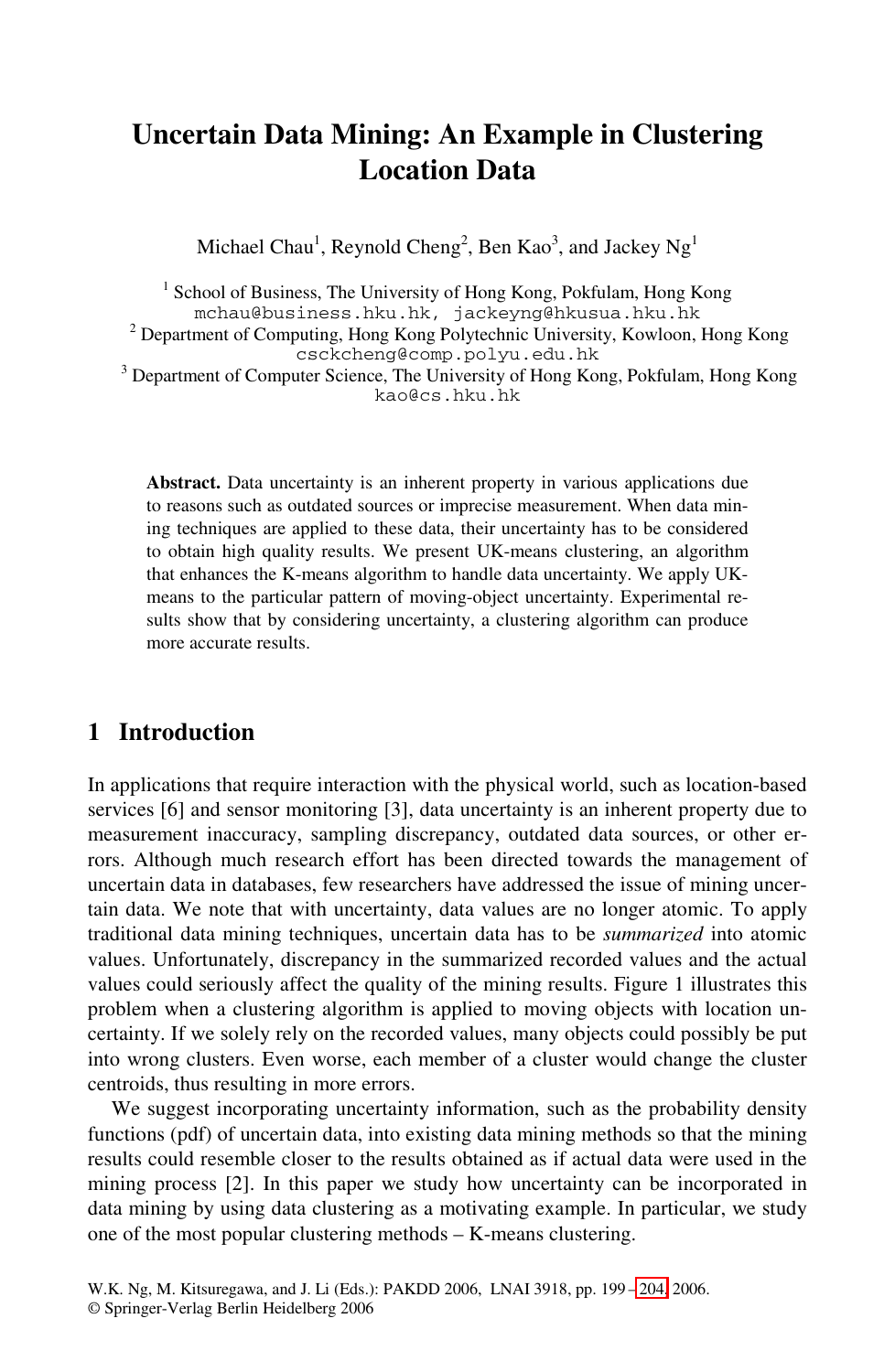

**Fig. 1.** (a) The real-world data are partitioned into three clusters (a, b, c). (b) The recorded locations of some objects (shaded) are not the same as their true location, thus creating clusters a', b', c' and c''. (c) When line uncertainty is considered, clusters a', b' and c are produced. The clustering result is closer to that of (a) than (b) is.

### **2 Related Work**

There is significant research interest in data uncertainty management in recent years. Most work has been devoted to "imprecise queries", which provide probabilistic guarantees over correctness of answers. For example, in [4], indexing solutions for range queries over uncertain data have been proposed. The same authors also proposed solutions for aggregate queries such as nearest-neighbor queries in [3]. Notice that all these works have applied the study of uncertain data management to simple database queries, instead of to the more complicated data analysis and mining problems.

Clusterization has been well studied in data mining research. However, only a few studies on data mining or data clustering for uncertain data have been reported. Hamdan and Govaert have addressed the problem of fitting mixture densities to uncertain data for clustering using the EM algorithm [5]. However, the model cannot be readily applied to other clustering algorithms and is rather customized for EM. Clustering on interval data also has been studied. However, the pdf of the interval is not taken into account in most of the metrics used. Another related area of research is fuzzy clustering. In fuzzy clustering, a cluster is represented by a fuzzy subset of a set of objects. Each object has a "degree of belongingness" for each cluster. In other words, an object can belong to more than one cluster, each with a different degree. The fuzzy *c*means algorithm was one of the most widely used fuzzy clustering method [1].

#### **3 Clustering on Data with Uncertainty**

**Problem Definition:** Let *S* be a set of *V*-dimensional vectors  $\mathbf{x}_i$ , where  $i = 1$  to *n*, representing the attribute values of all the records in the clustering application. Each record  $o_i$  is associated with a probability density function (pdf),  $f_i(\mathbf{x})$ , which is the pdf of *oi*'s attribute values **x** at time *t*. The clustering problem is to find a set *C* of clusters  $C_i$ , where  $j = 1$  to K, with cluster means  $c_j$  based on similarity. Different clustering algorithms have different objective functions, but the general idea is to minimize the distance between objects in the same cluster while maximizing the distance between objects in different clusters. Minimization of intra-cluster distance can also be viewed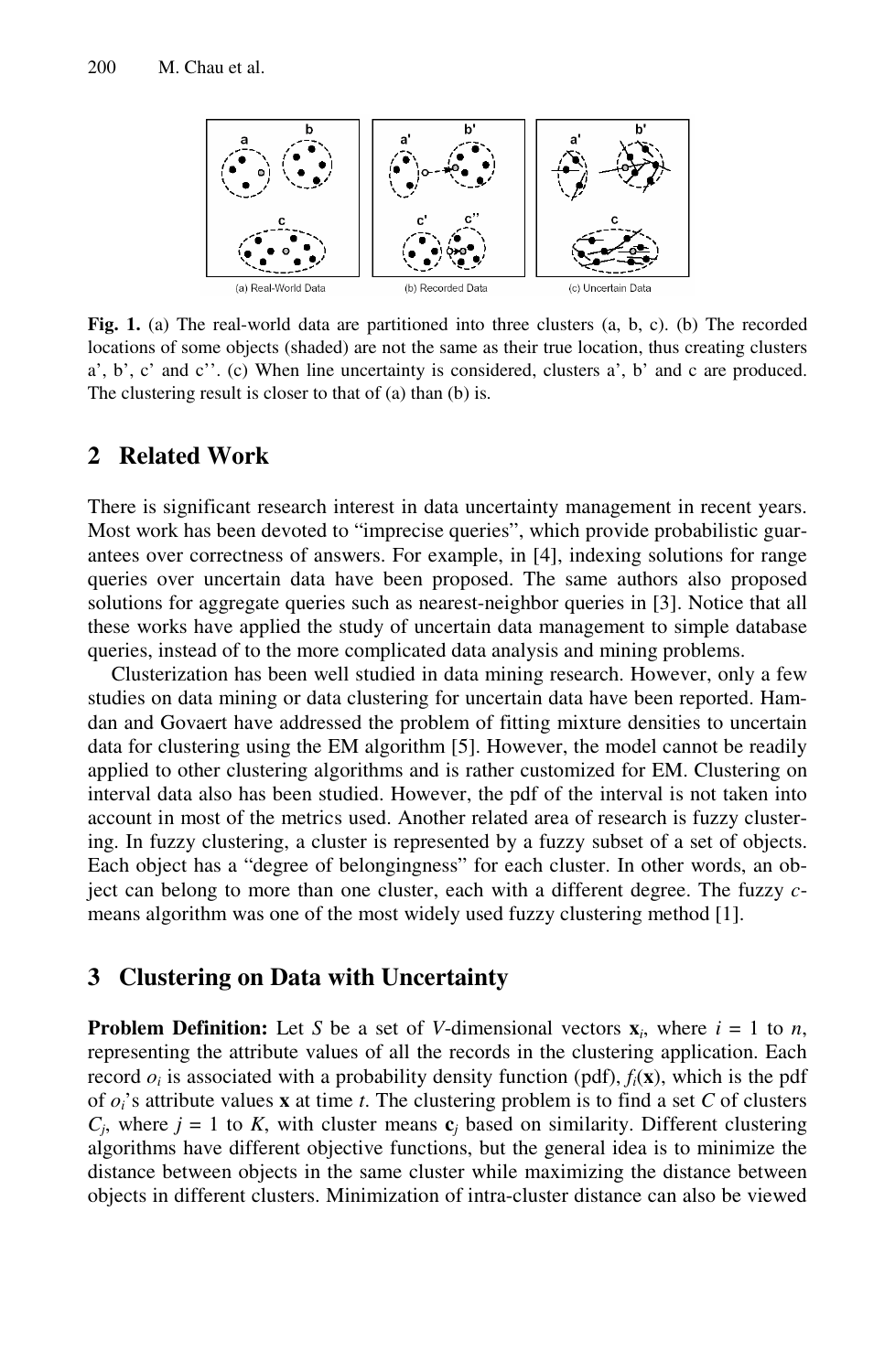as the minimization of the distance between each data  $\mathbf{x}_i$  and the cluster means  $\mathbf{c}_i$  of the cluster  $C_i$  that  $\mathbf{x}_i$  is assigned to.

To consider data uncertainty in the clustering process, we propose a clustering algorithm with the goal of minimizing the *expected* sum of squared errors *E*(SSE). Note that a data object  $\mathbf{x}_i$  is specified by an uncertainty region with an uncertainty pdf  $f(\mathbf{x}_i)$ . Given a set of clusters,  $C_i$ 's the expected SSE can be calculated as follow:

$$
E\left(\sum_{j=1}^{k} \sum_{i \in C_j} \left\| \mathbf{c}_j - \mathbf{x}_i \right\|^2 \right) = \sum_{j=1}^{k} \sum_{i \in C_j} \int \left\| \mathbf{c}_j - \mathbf{x}_i \right\|^2 f(\mathbf{x}_i) d\mathbf{x}_i
$$
 (1)

where  $|| \cdot ||$  is a distance metric between a data point  $\mathbf{x}_i$  and a cluster mean  $\mathbf{c}_i$ .

Cluster means are given by:

$$
\mathbf{c}_{j} = E\left(\frac{1}{|C_{j}|}\sum_{i \in C_{j}} \mathbf{x}_{i}\right) = \frac{1}{|C_{j}|}\sum_{i \in C_{j}} \int \mathbf{x}_{i} f(\mathbf{x}_{i}) d\mathbf{x}_{i}
$$
(2)

We propose a new K-means algorithm, called UK-means, for clustering uncertain data:

- 1. Assign initial values for cluster means  **to**  $**c**<sub>K</sub>$
- 2. **repeat**
- 3. **for**  $i = 1$  to *n* **do**
- 4. Assign each data  $\mathbf{x}_i$  to cluster  $C_i$  where  $E(||\mathbf{c}_i \mathbf{x}_i||)$  is the minimum
- 5. **end for**
- 6. **for**  $j = 1$  to  $K$  **do**
- 7. Recalculate cluster mean **c**<sup>j</sup>of cluster *C*<sup>j</sup>
- 8. **end for**
- 9. **until** convergence
- 10. **return** *C*

The main difference between UK-mean clustering and the traditional K-means clustering lies in the computation of distance and clusters. In particular, UK-means compute the *expected* distance and cluster centroids based on the data uncertainty model. Convergence can be defined based on different criteria.

In Step 4, it is often difficult to determine  $E(|| \mathbf{c}_i - \mathbf{x}_i||)$  algebraically. In particular, the variety of geometric shapes of uncertainty regions (e.g., line, circle) and different uncertainty pdf imply that numerical integration methods are necessary. We propose to use the squared expected distance  $E(|| \mathbf{c}_j - \mathbf{x}_i ||^2)$ , which is much easier to obtain.

### **4 UK-Means Clustering for Moving Objects with Uncertainty**

The UK-means algorithm presented in the last section is applicable to any uncertainty region and pdf. In this section, we describe how the proposed algorithm can be applied to uncertainty models specific to moving objects that are moving in a twodimensional space. According to [4] and [6], there are two types of moving-object uncertainty, namely line-moving uncertainty and free-moving uncertainty. In line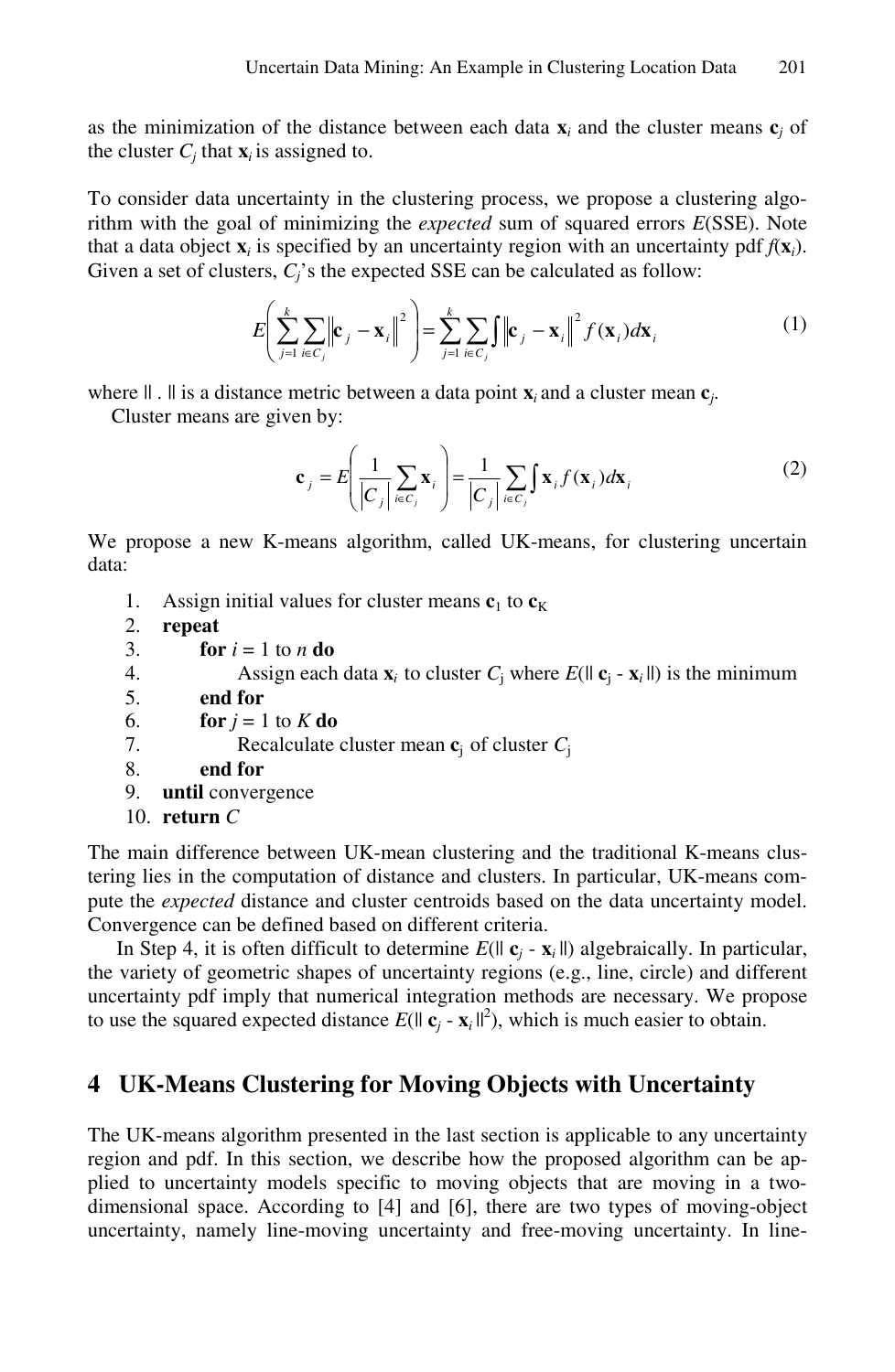moving uncertainty, an object moves at a velocity vector, which is smaller than  $V_{max}$ , along a fixed direction. Line-moving uncertainty can be unidirectional or bidirectional. The free-moving uncertainty model assumes that an object cannot move beyond a certain speed,  $V_{max}$ . Given that the current position of the object is  $(h,k)$  at time  $t_0$ , the object's location is uniformly distributed within a circle of radius  $V_{max} \times (t-t_0)$ .

Suppose we have a centroid  $\mathbf{c} = (p, q)$  and a data object **x** specified by a line uncertainty region with a uniform distribution. Let the end points of the line segment uncertainty be  $(a,b)$  and  $(c,d)$ . The line equation can be parametrized by  $(a + t (c - a), b + t)$  $(d - b)$ ), where *t* is between [0,1]. Let the uncertainty pdf be  $f(t)$ . Also, let the distance of the line segment uncertainty be  $D = \sqrt{(c-a)^2 + (d-b)^2}$ . We have:

$$
E(|\mathbf{c} - \mathbf{x}||^2) = \int_0^1 f(t)(D^2 t^2 + Bt + C)dt
$$
 (3)

where  $B = 2[(c - a)(a - p) + (d - b)(b - q)]$ ,  $C = (p - a)^2 + (q - b)^2$ If  $f(t)$  is uniform, then  $f(t) = 1$ , and the above becomes:

$$
E(\text{distance of line uncertainty from centroid}^2) = \frac{D^2}{3} + \frac{B}{2} + C \tag{4}
$$

For free-moving uncertainty, suppose we have a centroid  $\mathbf{c} = (p, q)$  and a data object **x** specified by a circle uncertainty region with a uniform distribution. Suppose the circle uncertainty has center  $(h, k)$  and radius  $R$ . Let the uncertainty pdf of the circle be  $f(r, \theta)$ . Then we have:

$$
E(|\mathbf{c} - \mathbf{x}|)^2 = \int_{0}^{R} \int_{0}^{2\pi} f(r, \theta) (A \cos \theta + B \sin \theta + C) r d\theta dr
$$
 (5)

where  $A = 2r (h - p)$ ,  $B = 2r (k - q)$ ,  $C = r^2 + (h - p)^2 + (k - q)^2$ 

We are thus able to compute the expected squared distance easily for line-moving and free-moving object uncertainty. The use of uniform distribution is only a specific example here. When the pdf's are not uniform (e.g., Gaussian), sampling techniques can be used to estimate  $E(|| \mathbf{c}_i - \mathbf{x}_i ||)$ .

#### **5 Experiments**

In our experiments, we simulate a scenario in which a system that tracks the locations of a set of moving objects has taken a snapshot of these locations [2]. This location data is stored in a set called **recorded**. Each object assumes an uncertainty model captured in **uncertainty**. We compare two clustering approaches: (1) apply K-means to **recorded** and (2) apply UK-means to **recorded** + **uncertainty**. We first generated a set of random data points in a 100 x 100 2D space as **recorded**. For each data point, we then randomly generated its uncertainty according to a chosen uncertainty model. We also generated **actual** — the *actual locations* of the objects based on **recorded** and **uncertainty**, simulating the scenario that the objects have moved away from their original locations as registered in **recorded**. We remark that *ideally,* a system should know **actual** and apply K-means on the actual locations. Hence, we compute and compare the cluster outputs of the following data sets: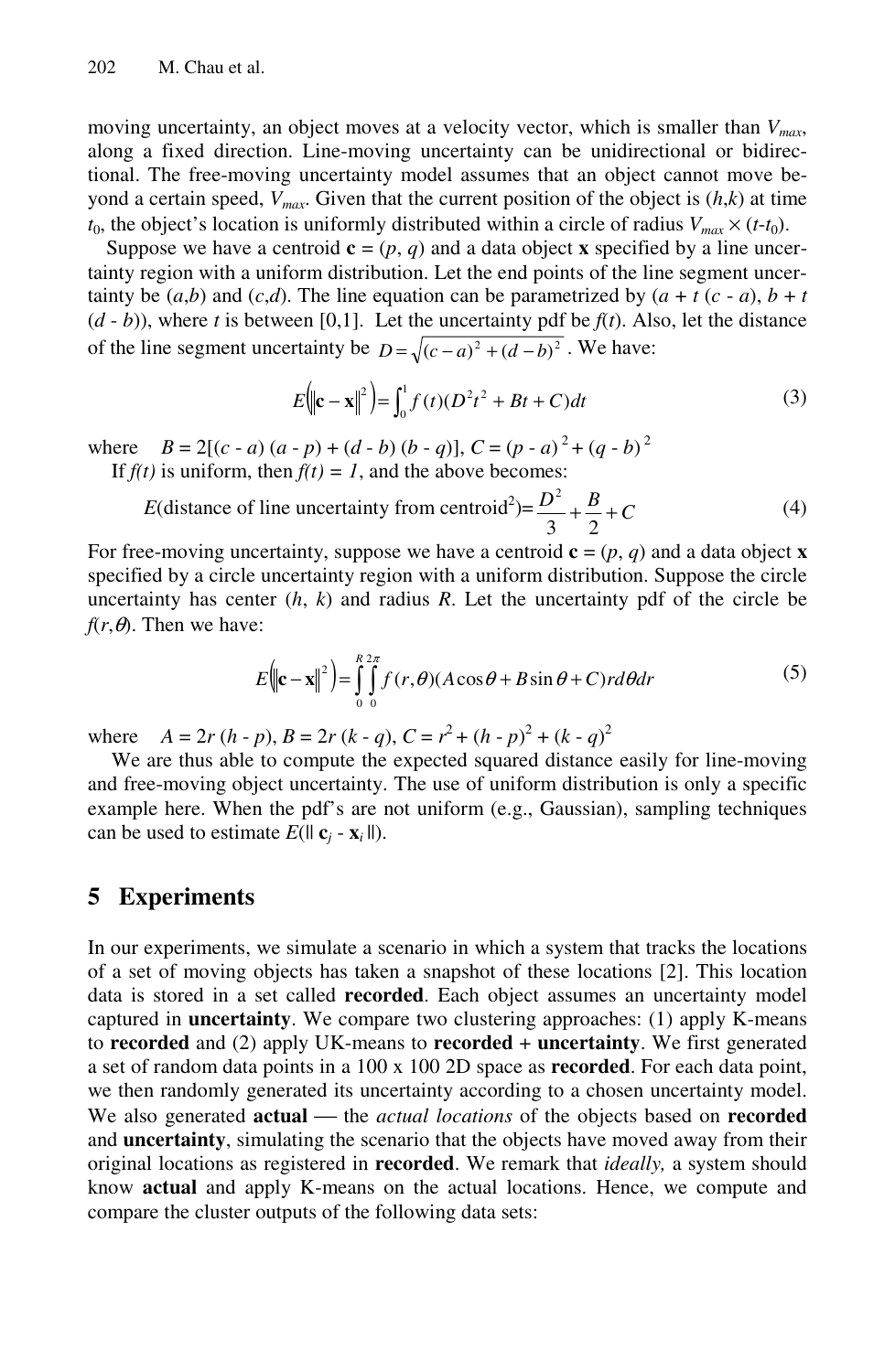- (1) **recorded** (using classicial K-means)
- (2) **recorded + uncertainty** (using UK-means)
- (3) **actual** (using classical K-means)

We use the Adjusted Rand Index (ARI) to measure the similarity between the clustering results [7]. A higher ARI value indicates a higher degree of similarity between two sets of clusters. We compare the ARI between the sets of clusters created in (2) and (3) and the ARI between those created in (1) and (3). Due to limited space, only the results of unidirectional line uncertainty are reported here.

The number of objects (*n*), number of clusters (*K*), and the maximum distance an object can move (*d*) were varied during the experiment. Table 1 shows the different experiment results by varying *d* while keeping  $n = 1000$  and  $K = 20$ . Under each set of different parameter settings, 500 rounds were run and the results were averaged. In each round, the sets of **recorded**, **uncertainty**, and **actual** were first generated and the same set of data was used for the three clustering processes. The same set of initial centroids were also used in each of the three processes in order to avoid any bias.

The UK-means algorithm consistently showed a higher ARI than the traditional Kmeans algorithm applied on the recorded data. Pairwise *t*-tests were conducted and the results showed that the difference in the ARI values of the two methods was significant  $(p < 0.000001$  for all cases). The results demonstrated that the UK-means algorithm can give a set of clusters that could be a better prediction of the clusters that would be produced if the real-world data were available.

|                  | . 5   | 2.5   |        | 7.5I   | 10     | 20    | 50             |
|------------------|-------|-------|--------|--------|--------|-------|----------------|
| ARI (UK-means)   | 0.740 | 0.733 | 0.689  | 0.652  | 0.632  | 0.506 | 0.311          |
| ARI (K-means)    | 0.715 | 0.700 | 0.626  | 0.573  | 0.523  | 0.351 | 0.121          |
| % of improvement | 3.58% | 4.77% | 10.03% | 13.84% | 20.82% |       | 44.34% 155.75% |

**Table 1.** Experiment results

## **6 Conclusions and Future Work**

In this paper we present the UK-means algorithm, which aims at improving the accuracy of clustering by considering the uncertainty associated with data. Although in this paper we only present clustering algorithms for uncertain data with uniform distribution, the model can be generalized to other distribution (e.g., by using sampling techniques). We also suggest that our concept of using expected distance could be applied to other clustering approaches (such as nearest neighbor clustering and selforganizing maps) and other data mining techniques (such as data classification).

#### **Acknowledgement**

We thank David Cheung (University of Hong Kong), Edward Hung (Hong Kong Polytechnic University) and Kevin Yip (Yale University) for their helpful comments.